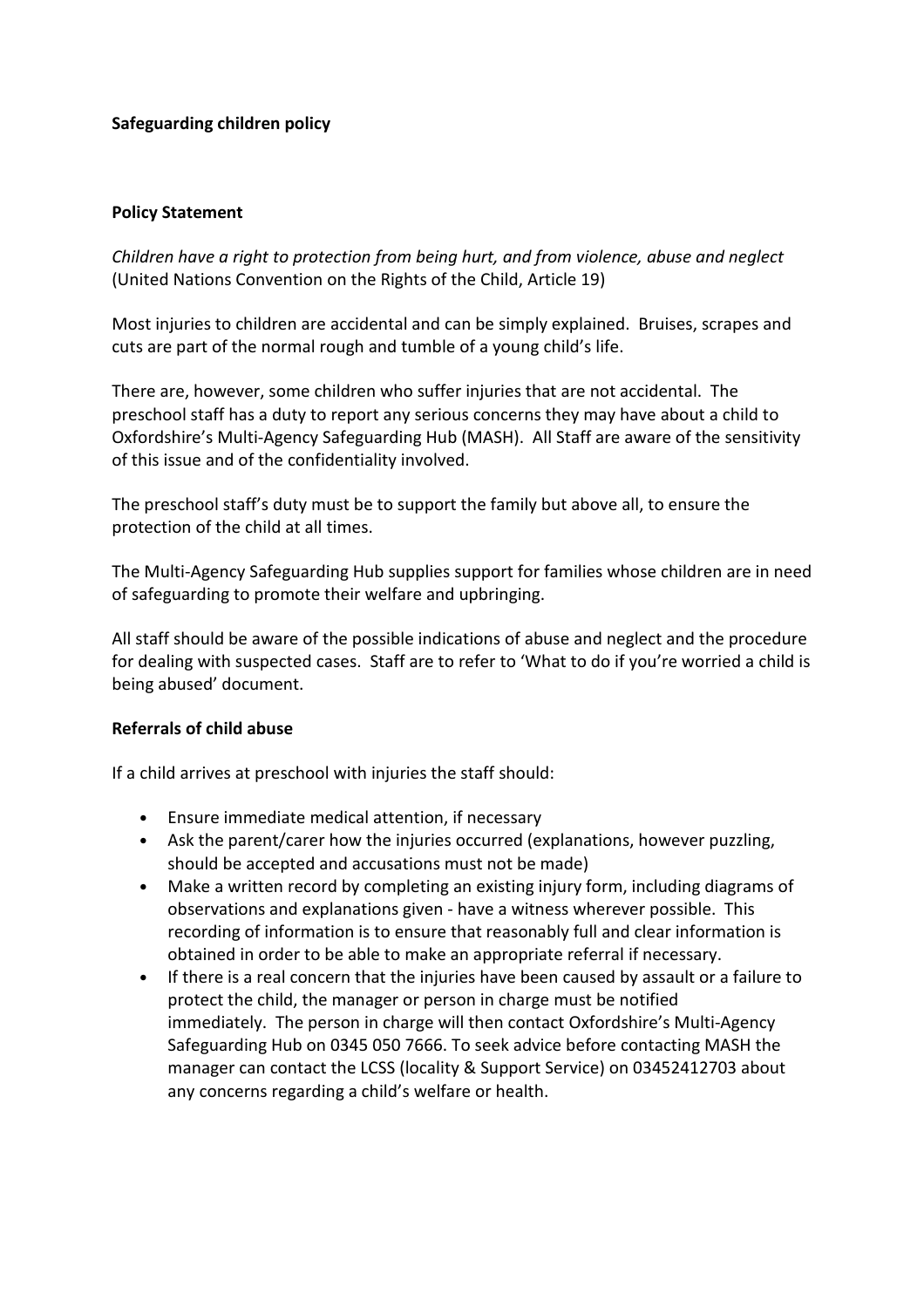# **Suspicion of abuse**

If through conversation or other contact with a child, a staff member has reason to suspect any form of child abuse, they should do the following:

- Listen to what the child says. Be comforting and sympathetic. Ensure that the child feels as little responsibility as possible.
- It is particularly important not to make any suggestion to the child regarding how the incident may have happened or asking leading questions. We can ask How, What, Where, Who and When.
- Write down exactly what the child says, what actions concern you and what you have said in response. Sign and date it. This must be read and signed by the DSL.
- Do not make assumptions about what the allegations might concern. If a member of staff is involved, appropriate steps must be taken to ensure the safety of the child and other children.
- Make the child aware that you may have to share that information with others, don't promise to keep it confidential
- Inform the manager, or person in charge, of your suspicions so that, if deemed appropriate, they can contact Oxfordshire's Multi-Agency Safeguarding Hub (MASH) on 0345 050 7666
- Once a child is referred an assessment will be made of the child's needs.

If a staff member has reported a concern about a child who the senior preschool team decide not to refer at this stage, it is the responsibility of any member of staff unhappy with this decision to make their own referral.

# **Subsequent action**

Following any referral of abuse, enquiries will be undertaken by Social Services and possibly the Police. Staff may be required to provide statements and attend an initial Child Protection Conference.

# **Allegations against a member of staff**

To protect the children, all members of staff who work in the nursery are required to have completed a satisfactory Disclosure and Barring Service check (DBS). It is our practice for those staff waiting for their check to clear and other nursery visitors/helpers/ students to always be supervised and never left alone with the children.

If a member of staff suspects a colleague of abusing a child they must report it to the manager or person in charge immediately. The member of staff concerned would be suspended from duties immediately, pending a full enquiry.

The LADO: Local Authority Designated Officer for Child Protection should be informed within one working day of an allegation.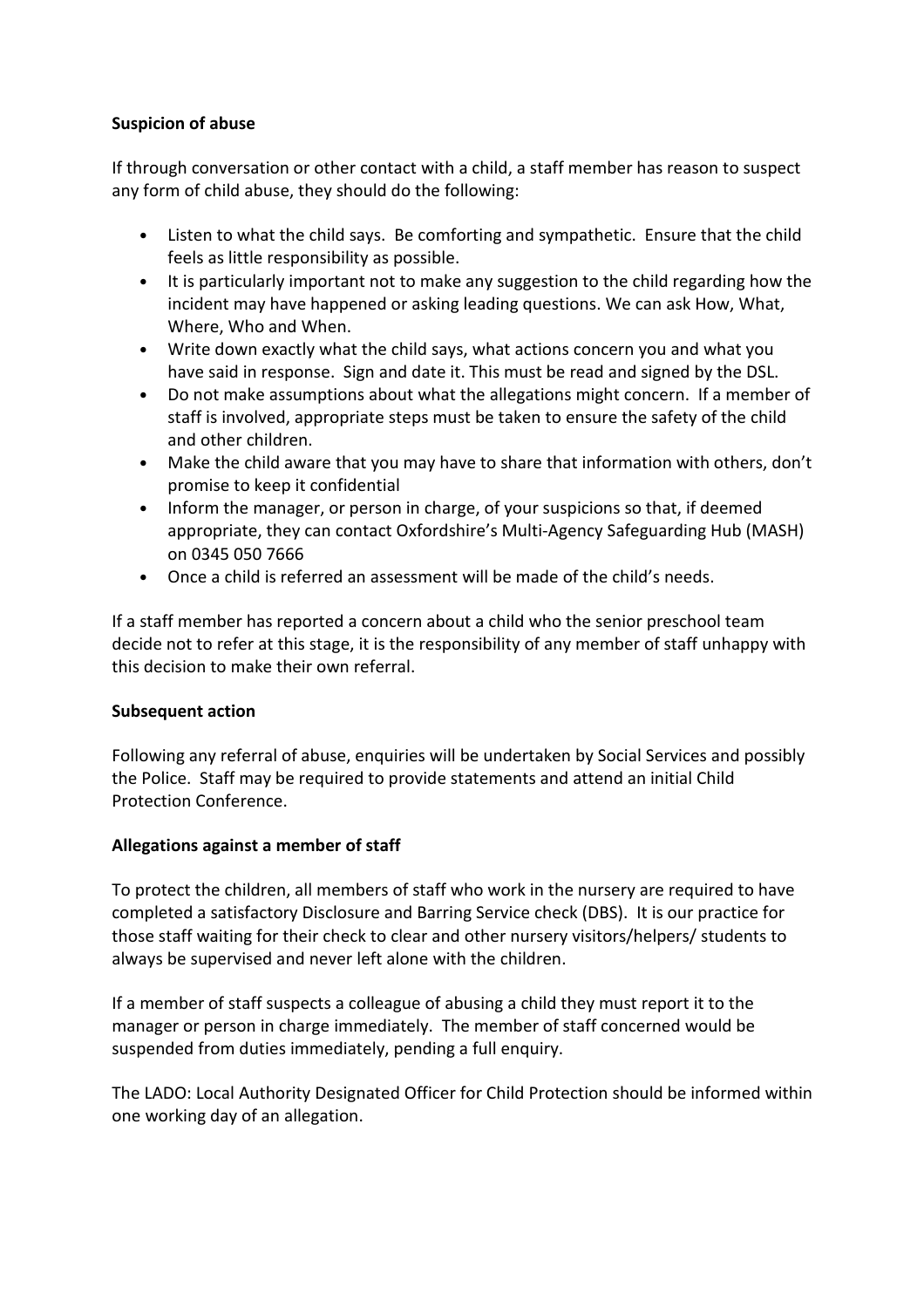Any member of staff who has had an allegation made against them should be aware that they can contact Ofsted - Tel: 0300 123 1231, who will be able to offer them support and advice.

# **Procedure for dealing with irate parents**

In the unlikely event that a parent starts to act in an aggressive or abusive way at the nursery, the member of staff should direct the parent away from the children and into a private area such as the office. If the area is out of view, a second member of staff should be in attendance. The staff should act in a calm and professional way and ask the parent to calm down, whilst making it clear that we cannot tolerate aggressive or abusive language or behaviour. Once the parent calms down, the member of staff should then listen to their concerns and respond appropriately. We have the right to call the police in an event where the parent acts inappropriately or in a threatening manner.

## **Confidentiality**

The nursery has a right to share any information regarding child protection with other childcare professionals. All information will be kept confidential. Safeguarding concerns are recorded and records kept in a lockable cupboard in the office.

## **Designated Lead**

We have 2 Designated leads in the setting, so that at least one Designated Lead is available at all times. They are to attend all training and relevant meetings available to gain information about up-to-date issues. This information will be shared with the whole team at regular team meetings.

The current Designated Leads are: Debra Cherry, Jeannette Foster

The nursery has a staff guidance pack – Working together to safeguard children-, which should be used in conjunction with this policy to guide and support staff with safeguarding issues.

#### **Prevent Duty**

Tiddlywinks pre-school focus' on children's personal, social and emotional development. The Early Years Foundation Stage framework supports us to do this in an age appropriate way, through ensuring children learn right from wrong, mix and share with other children and value other's views, know about similarities and differences between themselves and others, and challenge negative attitudes and stereotypes.

All staff must complete online radicalisation training. Designated leads must complete face to face W.R.A.P. training.